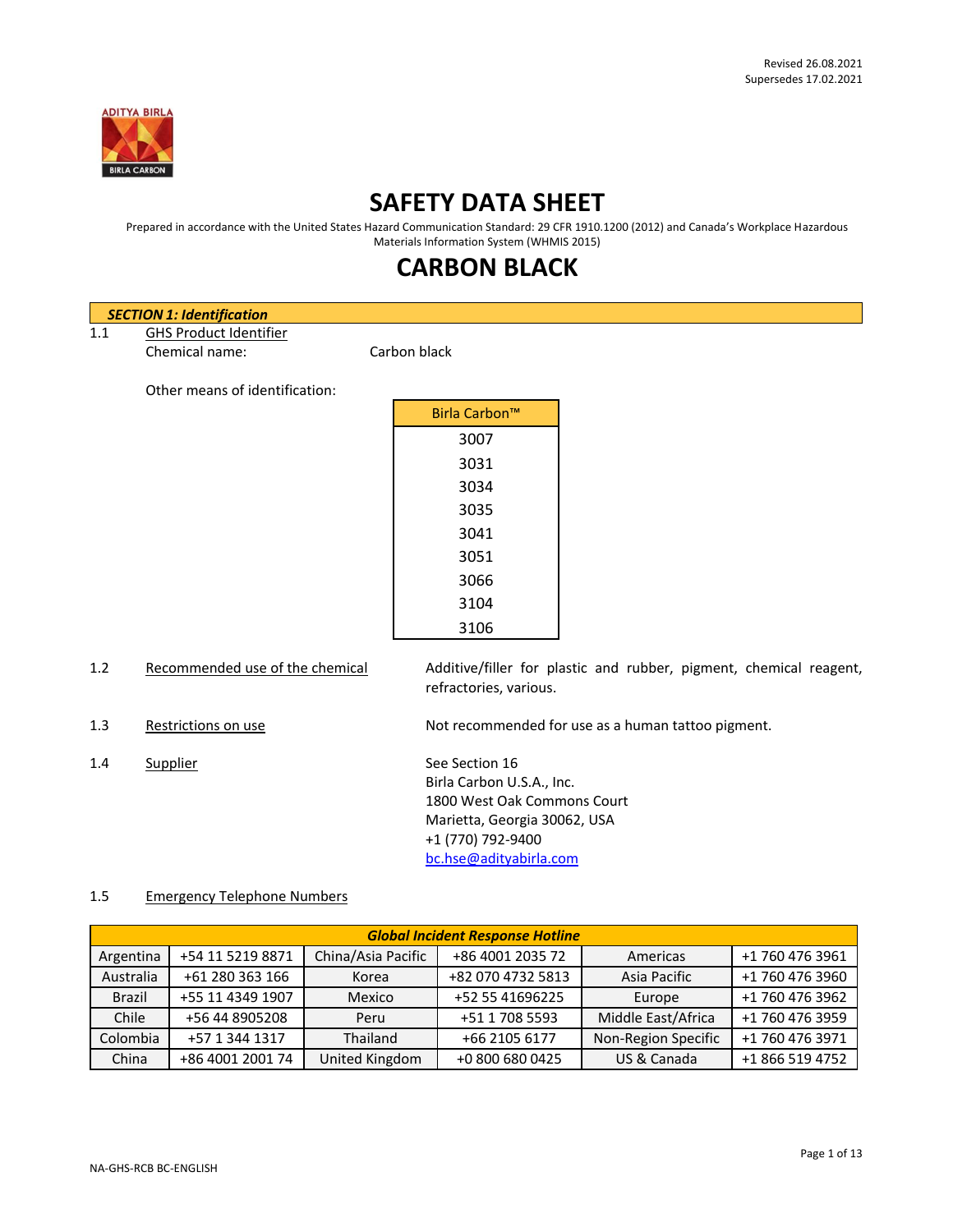| 2.1 |                       | <b>SECTION 2: Hazard(s) Identification</b>                                                                                                                                                                                                                                                                                                                              |                                                                                                                                                                                                                                                                                                                                                                                                                                                                                                                                                                                 |  |  |
|-----|-----------------------|-------------------------------------------------------------------------------------------------------------------------------------------------------------------------------------------------------------------------------------------------------------------------------------------------------------------------------------------------------------------------|---------------------------------------------------------------------------------------------------------------------------------------------------------------------------------------------------------------------------------------------------------------------------------------------------------------------------------------------------------------------------------------------------------------------------------------------------------------------------------------------------------------------------------------------------------------------------------|--|--|
|     | USA:                  | Classification of the substance or mixture<br>According to the criteria in OSHA HCS (2012) for classifying hazardous substances, Carbon Black is not<br>classified for any toxicological or eco-toxicological endpoint. As a combustible dust it is designated by<br>OSHA as a hazardous chemical. See 2.2 Labelling and 2.3 "Hazards Not Otherwise Classified (HNOC)". |                                                                                                                                                                                                                                                                                                                                                                                                                                                                                                                                                                                 |  |  |
|     |                       | Canada: According to the criteria in the Canadian Hazardous Product Regulation (HPR) known as Worker<br>Hazardous Material Information System 2015 (WHMIS 2015) carbon black is not classified for any health<br>hazards. Carbon Black is classified as a Combustible Dust.                                                                                             |                                                                                                                                                                                                                                                                                                                                                                                                                                                                                                                                                                                 |  |  |
|     | GHS:                  |                                                                                                                                                                                                                                                                                                                                                                         | According to the criteria in GHS (UN) for classifying hazardous substances, Carbon Black is not classified<br>for any physico-chemical, toxicological or eco-toxicological endpoint. See 2.4 "Other Hazards"                                                                                                                                                                                                                                                                                                                                                                    |  |  |
| 2.2 |                       | <b>GHS Label Elements</b>                                                                                                                                                                                                                                                                                                                                               |                                                                                                                                                                                                                                                                                                                                                                                                                                                                                                                                                                                 |  |  |
| 2.3 |                       | Signal word:<br>Hazard statements:<br>Pictogram:<br>Precautionary statements:                                                                                                                                                                                                                                                                                           | WARNING<br>May form explosible dust-air mixture if dispersed.<br>None. Not currently available for combustible dust hazard.<br>Keep away from all ignition sources including heat, sparks, and<br>flame.<br>Prevent dust accumulations to minimize explosion hazard.<br>Control dust exposures to below applicable occupational exposure<br>limits.<br>Hazards Not Otherwise Classified (HNOC): Carbon black may form an explosible dust-air mixture if dispersed.<br>Carbon black can burn or smolder at temperatures greater than 400°C (>752°F) releasing hazardous products |  |  |
|     |                       | and housekeeping practices should be instituted.                                                                                                                                                                                                                                                                                                                        | such as carbon monoxide (CO), carbon dioxide, and oxides of sulfur. Effective engineering practices, good<br>housekeeping practices, and effective dust removal systems are necessary to minimize carbon black emissions<br>and resultant build-up on horizontal and vertical surfaces. Fugitive carbon black emissions should be minimized                                                                                                                                                                                                                                     |  |  |
| 2.4 | Other Hazards<br>Eye: | May cause reversible mechanical irritation.                                                                                                                                                                                                                                                                                                                             |                                                                                                                                                                                                                                                                                                                                                                                                                                                                                                                                                                                 |  |  |
|     | Skin:                 | have been reported.                                                                                                                                                                                                                                                                                                                                                     | May cause mechanical irritation, soiling, and drying of skin. No cases of sensitization in humans                                                                                                                                                                                                                                                                                                                                                                                                                                                                               |  |  |
|     | Inhalation:           |                                                                                                                                                                                                                                                                                                                                                                         | Dust may be irritating to the respiratory tract. Provide local exhaust ventilation. See Section 8.                                                                                                                                                                                                                                                                                                                                                                                                                                                                              |  |  |

Ingestion: Adverse health effects are not expected.

Carcinogenicity: Carbon black is listed by the International Agency for Research on Cancer (IARC) as a Group 2B substance (*possibly carcinogenic to humans).* See Section 11.

# *SECTION 3: Composition/information on ingredients*

# 3.1 Substance

Carbon Black (amorphous)100%

Common name(s), synonym(s) of the substance: furnace black

CAS number and other unique identifiers for the substance CAS number: 1333-86-4 EINECS-RN: 215-609-9

*SECTION 4: First-aid measures*

4.1 Description of first-aid measures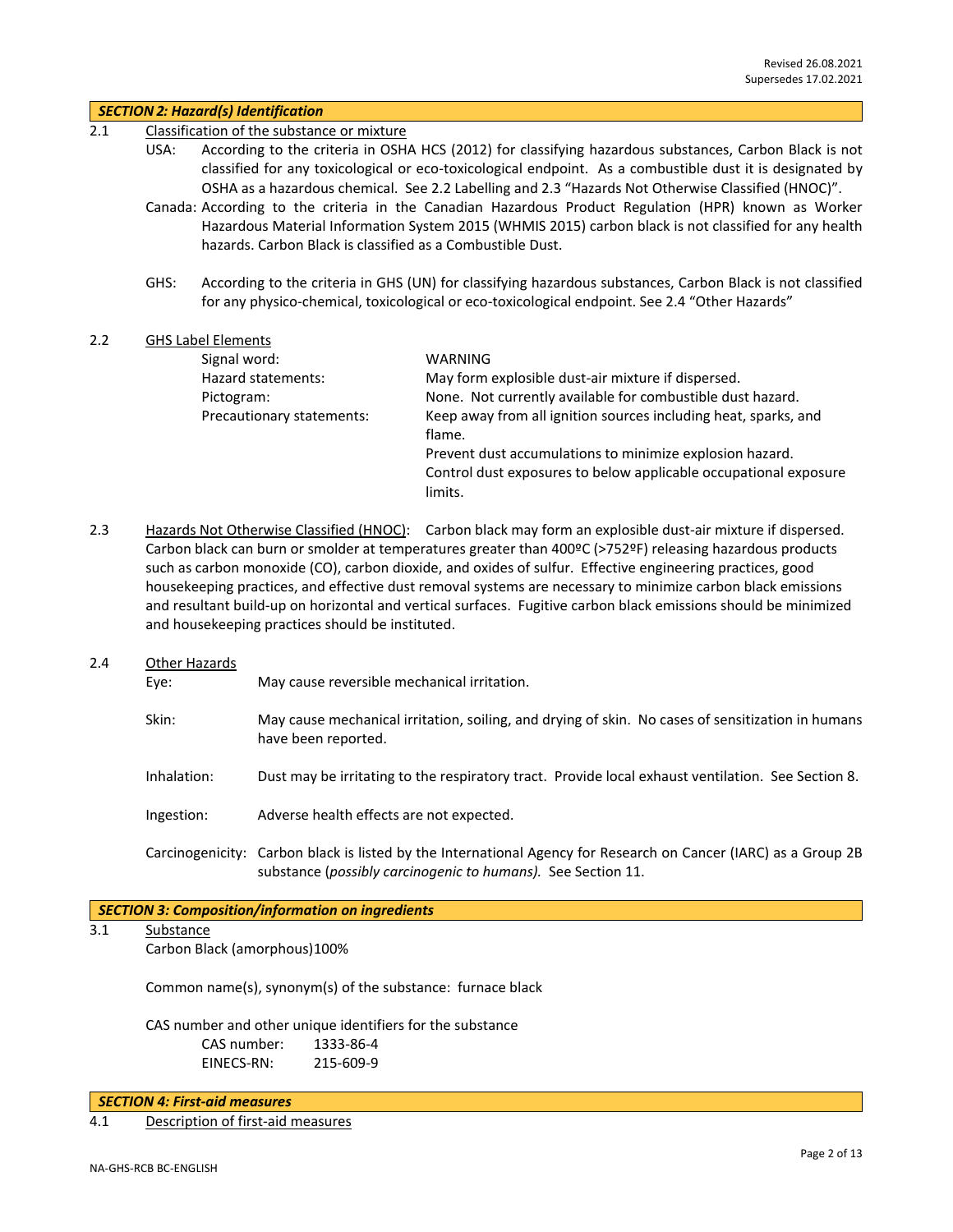- Inhalation: Take affected persons into fresh air. If necessary, restore normal breathing through standard first aid measures.
- Skin: Wash skin with mild soap and water. If symptoms persist, seek medical attention.
- Eye: Rinse eyes thoroughly with large volumes of water keeping eyelids open. If symptoms develop, seek medical attention.
- Ingestion: Do not induce vomiting. If conscious, give several glasses of water. Never give anything by mouth to an unconscious person.
- 4.2 Most important symptoms, both acute and delayed Symptoms: Irritating to the eyes and respiratory tract if exposed above the occupational exposure limits. See Section 2.
- 4.3 Indication of any immediate medical attention and special treatment needed Note to physicians: Treat symptomatically

*SECTION 5: Fire-fighting measures* 5.1 Extinguishing media Suitable extinguishing media: Use foam, carbon dioxide  $(CO<sub>2</sub>)$ , dry chemical, or water fog. A fog spray is recommended if water is used. Unsuitable extinguishing media: Do not use high pressure media which could cause the formation of a potentially explosible dust-air mixture. 5.2 Special hazards arising from the substance or mixture Special hazards arising from the chemical: It may not be obvious that carbon black is burning unless the material is stirred and sparks are apparent. Carbon black that has been on fire should be closely observed for at least 48 hours to ensure no smoldering material is present. Hazardous Combustion Products: Carbon monoxide (CO), carbon dioxide (CO<sub>2</sub>), and oxides of sulfur. 5.3 Advice for fire fighters Special protective equipment for fire-fighters: Wear full protective firefighting gear, including selfcontained breathing apparatus (SCBA). Wet carbon black produces very slipper walking surfaces.

|     | <b>SECTION 6: Accidental release measures</b> |                                                                                                                                                                                                                                                |  |  |  |
|-----|-----------------------------------------------|------------------------------------------------------------------------------------------------------------------------------------------------------------------------------------------------------------------------------------------------|--|--|--|
| 6.1 |                                               | Personal precautions, protective equipment and emergency procedures                                                                                                                                                                            |  |  |  |
|     | Personal precautions:                         | Wet carbon black produces slippery walking surfaces. Avoid dust formation.<br>Wear appropriate personal protective equipment and respiratory protection.<br>See Section 8.                                                                     |  |  |  |
|     | For emergency responders:                     | Use personal protective equipment recommended in section 8.                                                                                                                                                                                    |  |  |  |
| 6.2 | <b>Environmental precautions</b>              |                                                                                                                                                                                                                                                |  |  |  |
|     | Environmental precautions:                    | Carbon black poses no significant environmental hazards. Contain spilled<br>product on land, if possible. As a matter of good practice, minimize<br>contamination of sewage water, soil, groundwater, drainage systems, or<br>bodies of water. |  |  |  |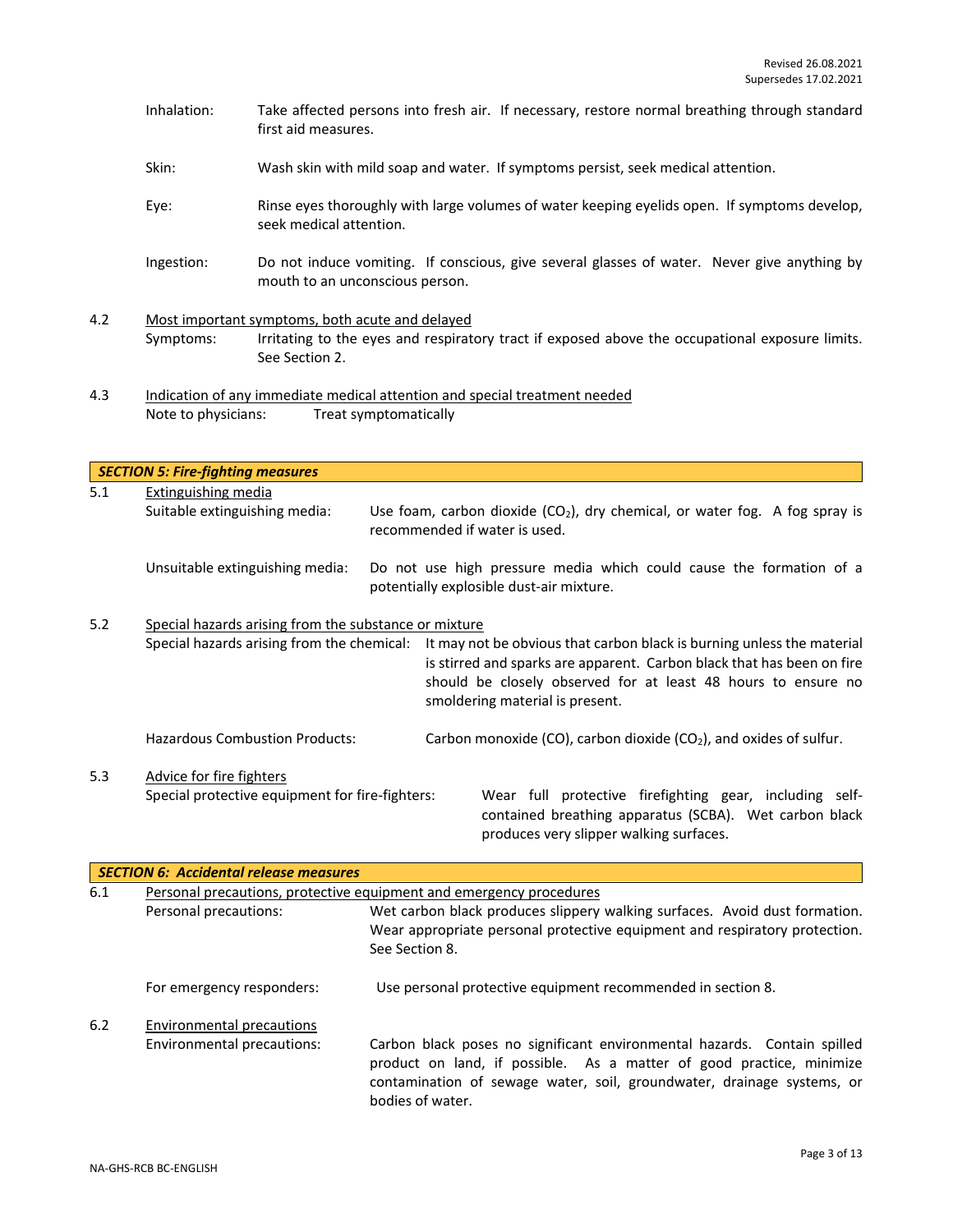6.3 Methods and materials for containment and cleaning up

| Methods for containment: | Prevent further leakage or spillage if safe to do so.                                                                                                                                                                                                                                                              |
|--------------------------|--------------------------------------------------------------------------------------------------------------------------------------------------------------------------------------------------------------------------------------------------------------------------------------------------------------------|
| Methods for cleaning up: | Small spills should be vacuumed when possible. Dry sweeping is not<br>recommended. A vacuum equipped with high efficiency particulate air (HEPA)<br>filtration is recommended. If necessary, light water spray will reduce dust for<br>dry sweeping. Large spills may be shoveled into containers. See Section 13. |

6.4 Reference to other sections Reference to other sections: See section 8. See section 13.

#### *SECTION 7: Handling and storage*

7.1 Precautions for safe handling

Advice on safe handling: Avoid dust formation. Do not breathe dust. Provide appropriate local exhaust to minimize dust formation. Do not use compressed air.

> Take precautionary measures against static discharges. Provide adequate precautions, such as electrical grounding and bonding, or inert atmospheres. Grounding of equipment and conveying systems may be required under certain conditions. Safe work practices include the elimination of potential ignition sources in proximity to carbon black dust; good housekeeping to avoid accumulations of dust on all surfaces; appropriate exhaust ventilation design and maintenance to control airborne dust levels to below the applicable occupational exposure limit. If hot work is required, the immediate work area must be cleared of carbon black dust.

General hygiene considerations: Handle in accordance with good industrial hygiene and safety practices.

## 7.2 Conditions for safe storage, including any incompatibilities

Storage conditions: Keep in a dry, cool, and well-ventilated location. Store away from heat, ignition sources, and strong oxidizers.

> Carbon black is not classifiable as a Division 4.2 self-heating substance under the UN test criteria. However, current UN criteria for determining if a substance is self-heating is volume dependent. This classification may not be appropriate for large volume storage container.

> Before entering vessels and confined spaces containing carbon black, test for adequate oxygen, flammable gases and potential toxic air contaminants. Do not allow dust to accumulate on surfaces.

Incompatible materials: Strong oxidizers.

#### *SECTION 8: Exposure controls/personal protection*

| 8.1 | Control parameters    |  |
|-----|-----------------------|--|
|     | Exposure limit values |  |
|     | Canada:               |  |
|     | Mexico:               |  |

3.0 mg/m $3$  TWA, inhalable 3.5 mg/m $3$  TWA US ACGIH - TLV:  $3.0 \text{ mg/m}^3$  TWA, inhalable US OSHA - PEL: 3.5 mg/m<sup>3</sup> TWA, inhalable

#### 8.2 Exposure controls

Engineering controls: Use process enclosures and/or exhaust ventilation to keep airborne dust concentrations below the occupational exposure limit.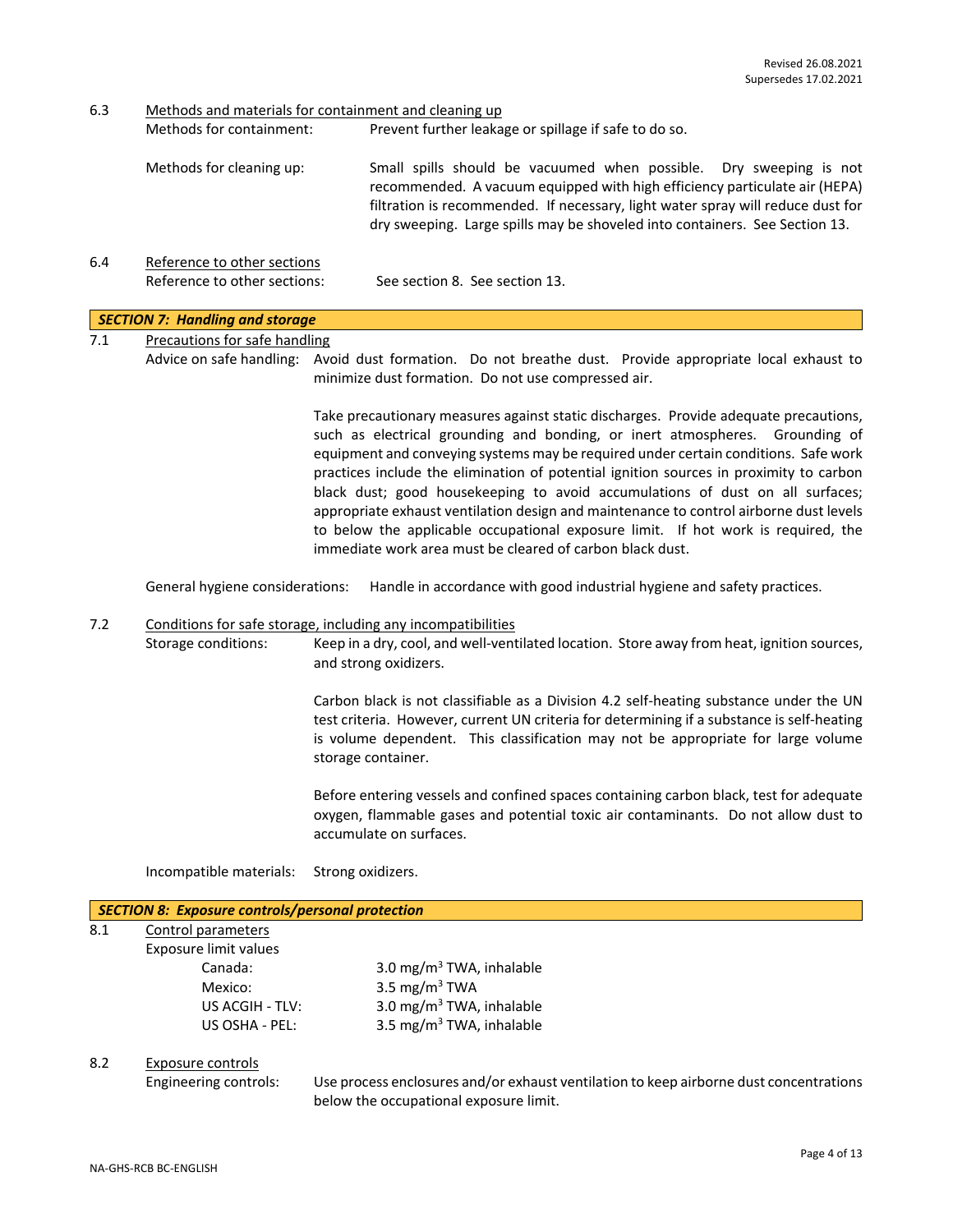#### Personal Protective Equipment (PPE)

Respiratory: Approved air purifying respirator (APR) should be used where airborne dust concentrations are expected to exceed occupational exposure limits. Use a positivepressure, air supplied respirator if there is any potential for uncontrolled release, exposure levels are not known, or in circumstances where APRs may not provide adequate protection.

> When respiratory protection is required to minimize exposures to carbon black, programs should follow the requirements of the appropriate governing body for the country, province or state. Selected references to respiratory protection standards are provided below:

- OSHA 29CFR1910.134, Respiratory Protection
- CR592 Guidelines for Selection and Use of Respiratory Protective Devices (CEN)
- German/European Standard DIN/EN 143, Respiratory Protective Devices for Dusty Materials (CEN)

| Hand protection:     | Wear protective gloves. Use a barrier cream. Wash hands and skin with mild<br>soap and water.                                                  |
|----------------------|------------------------------------------------------------------------------------------------------------------------------------------------|
| Eye/face protection: | Wear safety glasses or goggles.                                                                                                                |
| Skin protection:     | Wear general protective clothing to minimize skin contact. Wash clothing<br>daily. Work clothes should not be taken home.                      |
| Other:               | Emergency eyewash and safety showers should be in close proximity. Wash<br>hands and face thoroughly with mild soap before eating or drinking. |

Environmental exposure controls: In accordance with all local legislation and permit requirements.

| <b>SECTION 9: Physical and chemical properties</b> |                                                       |                                                       |  |  |
|----------------------------------------------------|-------------------------------------------------------|-------------------------------------------------------|--|--|
| 9.1                                                | Information on basic physical and chemical properties |                                                       |  |  |
|                                                    | Appearance:                                           | powder or pellet                                      |  |  |
|                                                    | Color:                                                | black                                                 |  |  |
|                                                    | Odor:                                                 | odorless                                              |  |  |
|                                                    | Odor threshold:                                       | not applicable                                        |  |  |
|                                                    | Melting point/freezing point:                         | not applicable                                        |  |  |
|                                                    | Boiling point/range:                                  | not applicable                                        |  |  |
|                                                    | Vapor pressure:                                       | not applicable                                        |  |  |
|                                                    | Vapor Density:                                        | not applicable                                        |  |  |
|                                                    | Oxidizing properties:                                 | not applicable                                        |  |  |
|                                                    | Flash Point:                                          | not applicable                                        |  |  |
|                                                    | Flammability:                                         | not flammable                                         |  |  |
|                                                    | <b>Explosive properties:</b>                          | Dust may form explosible mixture in air               |  |  |
|                                                    | Explosion limits (air):                               |                                                       |  |  |
|                                                    | Upper:                                                | not available                                         |  |  |
|                                                    | Lower:                                                | 50 $g/m^3$ (dust)                                     |  |  |
|                                                    | Evaporation rate:                                     | not applicable                                        |  |  |
|                                                    | Density: $(20^{\circ}C)$ :                            | $1.7 - 1.9$ g/cm <sup>3</sup>                         |  |  |
|                                                    | Bulk density:                                         | 1.25-40 lb/ft <sup>3</sup> , 20-640 kg/m <sup>3</sup> |  |  |
|                                                    | Pellets:                                              | 200-680 kg/m <sup>3</sup>                             |  |  |
|                                                    | Powder (fluffy):                                      | 20-380 kg/m <sup>3</sup>                              |  |  |
|                                                    | Solubility (in Water):                                | insoluble                                             |  |  |
|                                                    | pH value: (ASTM 1512):                                | 4-11 [50 g/l water, 68ºF (20ºC)]                      |  |  |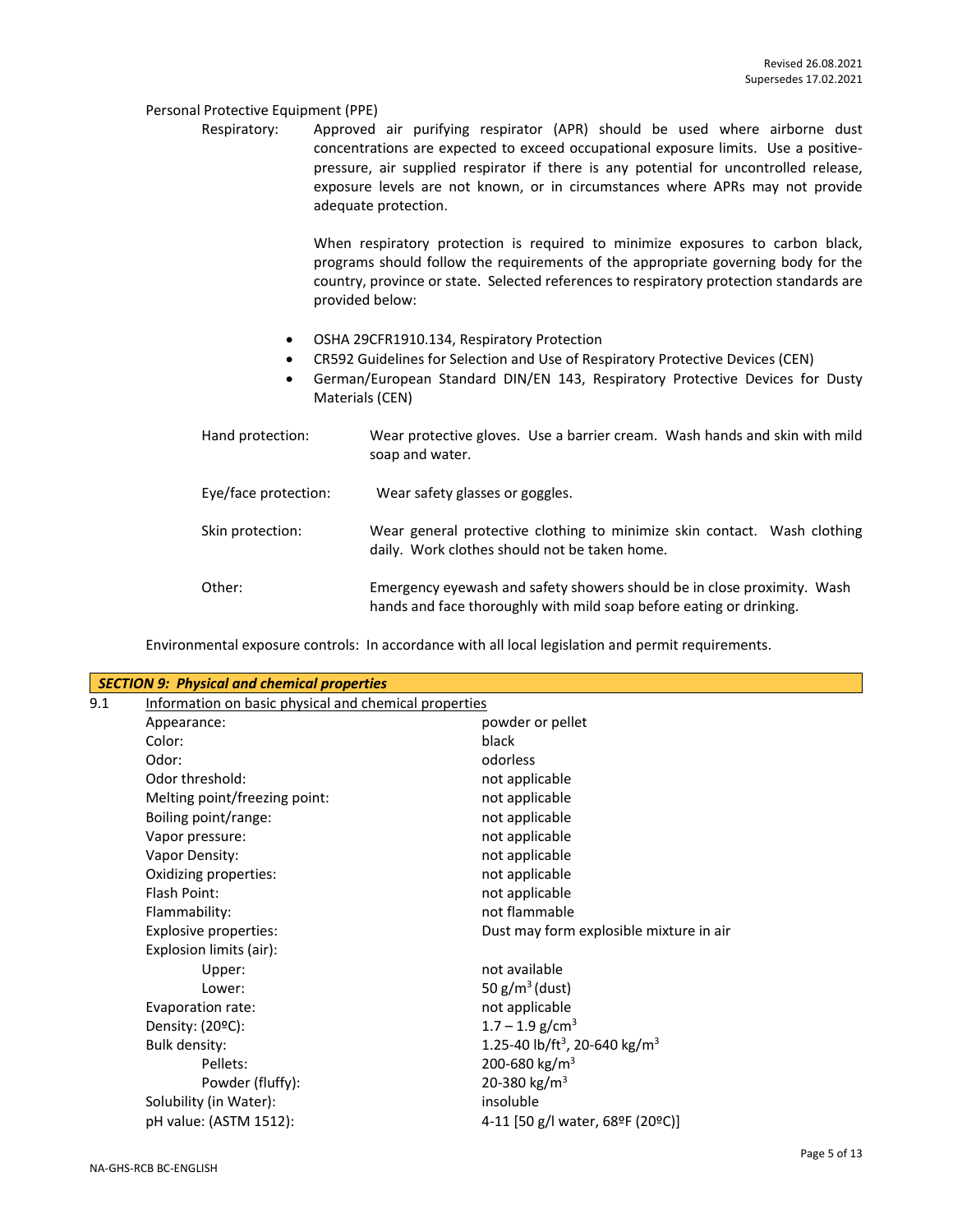|      | Partition coefficient (n-octanol/water):    | not applicable                                                               |
|------|---------------------------------------------|------------------------------------------------------------------------------|
|      | Viscosity:                                  | not applicable                                                               |
|      | Decomposition temperature:                  | not applicable                                                               |
|      | Auto-ignition temperature:                  | $>140$ <sup>o</sup> C                                                        |
|      | Minimum Ignition temperature:               | >500ºC (BAM Furnace)(VDI 2263)                                               |
|      |                                             | >315ºC (Godberg-Greenwald Furnace)(VDI 2263)                                 |
|      | Minimum ignition energy:                    | >10,000 mJ (VDI 2263)                                                        |
|      | Ignition energy:                            | not available                                                                |
|      | Maximum absolute explosion pressure:        | 10 bar (VDI 2263)                                                            |
|      | Maximum rate of pressure rise:              | 30-400 bar/sec (VDI 2263 and ASTM E1226-88)                                  |
|      | Burn Velocity:                              | > 45 seconds (not classified as "highly flammable" or "easily<br>ignitable") |
|      | <b>Kst Value:</b>                           | not available                                                                |
|      | Dust explosion classification:              | ST <sub>1</sub>                                                              |
|      | Decomposition temperature:                  | not applicable                                                               |
| 9.2  | Other information                           |                                                                              |
|      | Not available                               |                                                                              |
|      | <b>SECTION 10: Stability and reactivity</b> |                                                                              |
| 10.1 | Reactivity                                  |                                                                              |
|      | Reactivity:                                 | May react exothermically upon contact with strong oxidizers.                 |

- 10.2 Chemical stability Stability: Stable under normal ambient conditions. Explosion data Sensitivity to mechanical impact: Not sensitive to mechanical impact Sensitivity to static discharge: Dust may form explosible mixture in air. Avoid dust formation. Do not create a dust cloud. Take precautionary measures against static discharges. Ensure all equipment is earthed/grounded before beginning transfer operation.
- 10.3 Possibility of hazardous reactions Hazardous polymerization: Does not occur.

Possibility of hazardous reactions: None under normal conditions.

- 10.4 Conditions to avoid Conditions to avoid: Avoid high temperatures >400°C (>752°F) and sources of ignition.
- 10.5 Incompatible materials Incompatible materials: Strong oxidizers.
- 10.6 Hazardous decomposition products

Hazardous decomposition products: Carbon monoxide, carbon dioxide, organic products of combustion, oxides of sulfur.

|      | SECTION 11: Toxicological information |                                                           |  |
|------|---------------------------------------|-----------------------------------------------------------|--|
| 11.1 | Information on toxicological effects  |                                                           |  |
|      | <b>Acute Toxicity:</b>                |                                                           |  |
|      | Oral LD50:                            | $LD_{50}$ (rat) > 8000 mg/kg. (Equivalent to OECD TG 401) |  |
|      |                                       |                                                           |  |
|      | Inhalation LD50:                      | No data available                                         |  |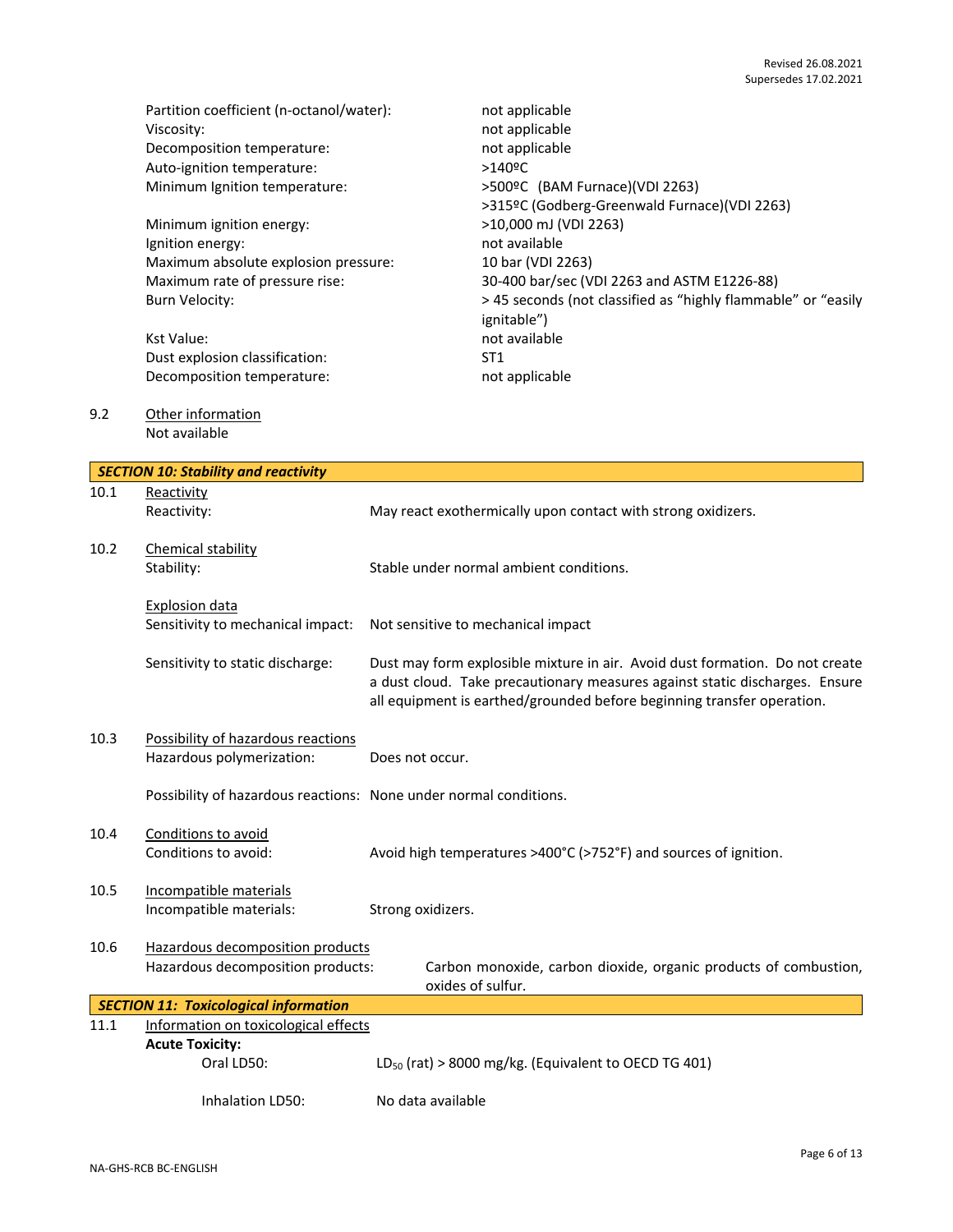| Dermal LD50:                   | No data available                                                                                                                                                                                                                                                                                                                                                                                                                                                                                                                         |                                                                                                                                                                                                                                                                                                                                                                                                                                                                                          |
|--------------------------------|-------------------------------------------------------------------------------------------------------------------------------------------------------------------------------------------------------------------------------------------------------------------------------------------------------------------------------------------------------------------------------------------------------------------------------------------------------------------------------------------------------------------------------------------|------------------------------------------------------------------------------------------------------------------------------------------------------------------------------------------------------------------------------------------------------------------------------------------------------------------------------------------------------------------------------------------------------------------------------------------------------------------------------------------|
| Skin corrosion/irritation:     | Edema = $0$ (max. attainable irritation score: 4)<br>Assessment: Not irritating to skin.                                                                                                                                                                                                                                                                                                                                                                                                                                                  | Rabbit: not irritating. (Equivalent to OECD TG 404)<br>Erythema = $0$ (max. attainable irritation score: 4)                                                                                                                                                                                                                                                                                                                                                                              |
| Serious eye damage/irritation: | Rabbit: not irritating. (OECD TG 405)<br>Cornea: 0 (max. attainable irritation score: 4)<br>Iris: 0 (max. attainable irritation score: 2)<br>Chemosis: 0 (max. attainable irritation score: 4)<br>Assessment: Not irritating to the eyes.                                                                                                                                                                                                                                                                                                 | Conjunctivae: 0 (max. attainable irritation score: 3)                                                                                                                                                                                                                                                                                                                                                                                                                                    |
| Sensitization:                 | Assessment: Not sensitizing in animals.                                                                                                                                                                                                                                                                                                                                                                                                                                                                                                   | Guinea pig skin (Buehler Test): Not sensitizing (OECD TG 406)<br>No cases of sensitization in humans have been reported.                                                                                                                                                                                                                                                                                                                                                                 |
| Germ cell mutagenicity:        | In vitro: Carbon black is not suitable to be tested directly in bacterial (Ames<br>test) and other in vitro systems because of its insolubility. However, when<br>organic solvent extracts of carbon black have been tested, results showed no<br>mutagenic effects. Organic solvent extracts of carbon black can contain traces<br>of polycyclic aromatic hydrocarbons (PAHs). A study to examine the<br>bioavailability of these PAHs showed that they are very tightly bound to carbon<br>black and are not bioavailable (Borm, 2005). |                                                                                                                                                                                                                                                                                                                                                                                                                                                                                          |
|                                | considered to be mutagenic.                                                                                                                                                                                                                                                                                                                                                                                                                                                                                                               | In vivo: In an experimental investigation, mutational changes in the hprt ene<br>were reported in alveolar epithelial cells in the rat following inhalation<br>exposure to carbon black (Driscoll, 1997). This observation is considered to be<br>rat-specific and a consequence of "lung overload," which leads to chronic<br>inflammation and release of reactive oxygen species. This is considered to be<br>a secondary genotoxic effect and, thus, carbon black itself would not be |
|                                |                                                                                                                                                                                                                                                                                                                                                                                                                                                                                                                                           | Assessment: In vivo mutagenicity in rats occurs by mechanisms secondary to<br>a threshold effect and is a consequence of "lung overload," which leads to<br>chronic inflammation and the release of genotoxic oxygen species. This<br>mechanism is considered to be a secondary genotoxic effect and, thus, carbon<br>black itself would not be considered to be mutagenic.                                                                                                              |
| Carcinogenicity:               | <b>Animal toxicity</b>                                                                                                                                                                                                                                                                                                                                                                                                                                                                                                                    | Rat, oral, duration 2 years.<br>Effect: no tumors.                                                                                                                                                                                                                                                                                                                                                                                                                                       |
|                                |                                                                                                                                                                                                                                                                                                                                                                                                                                                                                                                                           | Mouse, oral, duration 2 years.<br>Effect: no tumors.                                                                                                                                                                                                                                                                                                                                                                                                                                     |
|                                |                                                                                                                                                                                                                                                                                                                                                                                                                                                                                                                                           | Mouse, dermal, duration 18 months.<br>Effect: no skin tumors.                                                                                                                                                                                                                                                                                                                                                                                                                            |
|                                |                                                                                                                                                                                                                                                                                                                                                                                                                                                                                                                                           | Rat, inhalation, duration 2 years.<br>Target organ: lungs.<br>Effect: inflammation, fibrosis, tumors.                                                                                                                                                                                                                                                                                                                                                                                    |

Page 7 of 13 Note: Tumors in the rat lung are considered to be related to "lung overload" rather than to a specific chemical effect of carbon black itself in the lung. These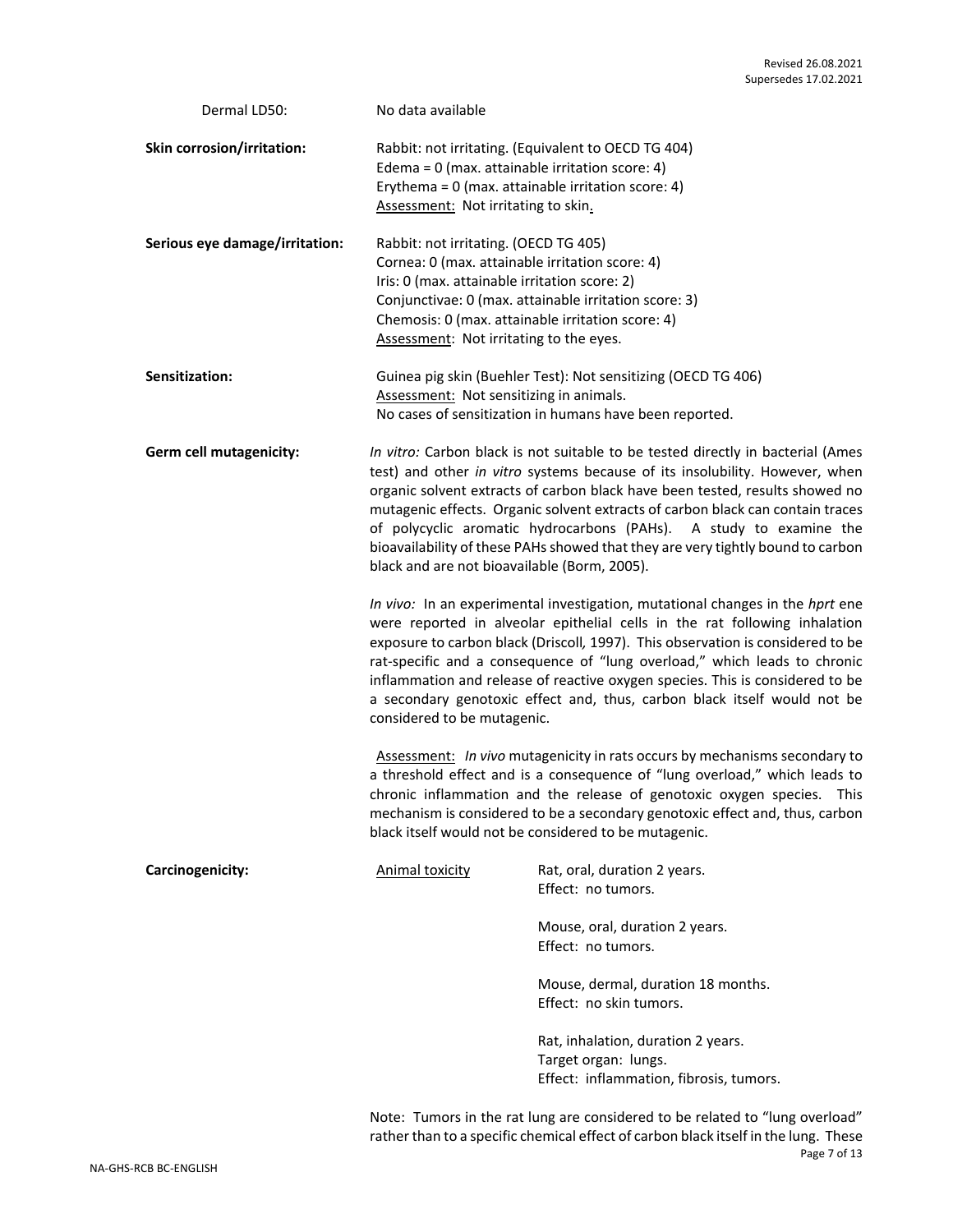effects in rats have been reported in many studies on other poorly soluble inorganic particles and appear to be rat specific (ILSI, 2000). Tumors have not been observed in other species (i.e., mouse and hamster) for carbon black or other poorly soluble particles under similar circumstances and study conditions.

#### Mortality studies (human data)

A study on carbon black production workers in the UK (Sorahan, 2001) found an increased risk of lung cancer in two of the five plants studied; however, the increase was not related to the dose of carbon black. Thus, the authors did not consider the increased risk in lung cancer to be due to carbon black exposure. A German study of carbon black workers at one plant (Morfeld, 2006; Buechte, 2006) found a similar increase in lung cancer risk but, like the Sorahan, 2001 (UK study), found no association with carbon black exposure. A large US study of 18 plants showed a reduction in lung cancer risk in carbon black production workers (Dell*,* 2006). Based upon these studies, the February 2006 Working Group at the International Agency for Research on Cancer (IARC) concluded that the human evidence for carcinogenicity was *inadequate* (IARC, 2010).

Since the IARC evaluation of carbon black, Sorahan and Harrington (2007) have re-analyzed the UK study data using an alternative exposure hypothesis and found a positive association with carbon black exposure in two of the five plants. The same exposure hypothesis was applied by Morfeld and McCunney (2009) to the German cohort; in contrast, they found no association between carbon black exposure and lung cancer risk and, thus, no support for the alternative exposure hypothesis used by Sorahan and Harrington.

Overall, as a result of these detailed investigations, no causative link between carbon black exposure and cancer risk in humans has been demonstrated.

#### IARC cancer classification

In 2006 IARC re-affirmed its 1995 finding that there is *"inadequate evidence"* from human health studies to assess whether carbon black causes cancer in humans. IARC concluded that there is *"sufficient evidence*" in experimental animal studies for the carcinogenicity of carbon black. IARC's overall evaluation is that carbon black is *"possibly carcinogenic to humans (Group 2B)".* This conclusion was based on IARC's guidelines, which generally require such a classification if one species exhibits carcinogenicity in two or more animal studies (IARC, 2010).

Solvent extracts of carbon black were used in one study of rats in which skin tumors were found after dermal application and several studies of mice in which sarcomas were found following subcutaneous injection. IARC concluded that there was *"sufficient evidence"* that carbon black extracts can cause cancer in animals (Group 2B).

#### ACGIH cancer classification

Confirmed Animal Carcinogen with Unknown Relevance to Humans (Category A3 Carcinogen).

Assessment: Applying the guidelines of self-classification under the Globally Harmonized System of Classification and Labeling of Chemicals, carbon black is not classified as a carcinogen. Lung tumors are induced in rats as a result of repeated exposure to inert, poorly soluble particles like carbon black and other poorly soluble particles. Rat tumors are a result of a secondary non-genotoxic mechanism associated with the phenomenon of lung overload. This is a species-specific mechanism that has questionable relevance for classification in humans. In support of this opinion, the CLP Guidance for Specific Target Organ Toxicity – Repeated Exposure (STOT-RE), cites lung overload under mechanisms not relevant to humans. Human health studies show that exposure to carbon black does not increase the risk of carcinogenicity.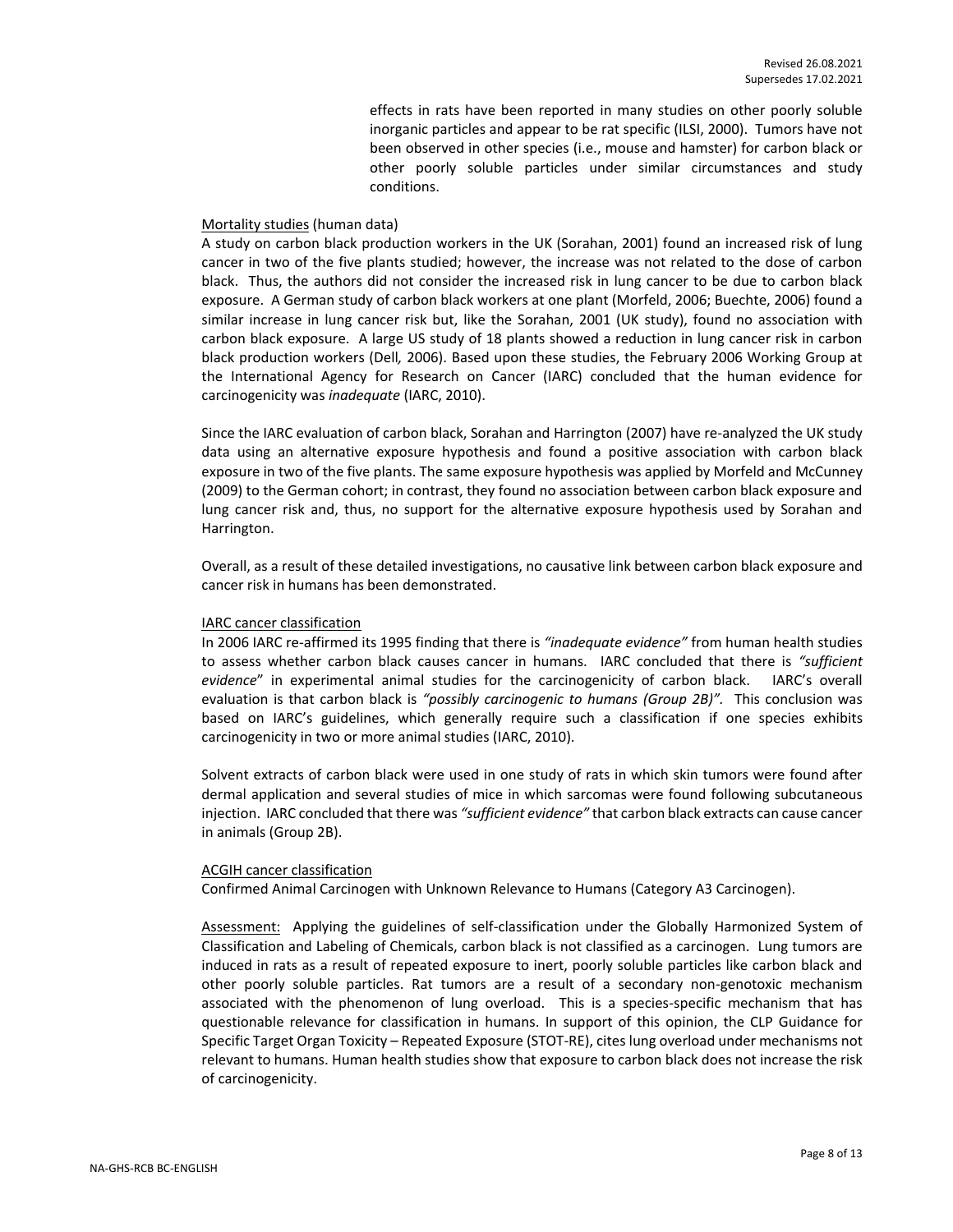**Reproductive and developmental toxicity:** Assessment: No effects on reproductive organs or fetal development have been reported in long-term repeated dose toxicity studies in animals.

**Specific target organ toxicity – single exposure (STOT-SE):** Assessment: Based on available data, specific

target organ toxicity is not expected after single oral, single inhalation, or single dermal exposure.

#### **Specific target organ toxicity – repeated exposure (STOT-RE):**

Animal toxicity Repeated dose toxicity: inhalation (rat), 90 days, No Observed Adverse Effect Concentration (NOAEC) = 1.1 mg/m<sup>3</sup> (respirable)

Target organ/effects at higher doses are lung inflammation, hyperplasia, and fibrosis.

Repeated dose toxicity: oral (mouse), 2 yrs, No Observed Effect Level (NOEL) = 137 mg/kg (body wt.)

Repeated dose toxicity: oral (rat), 2 yrs, NOEL = 52 mg/kg (body wt.)

Although carbon black produces pulmonary irritation, cellular proliferation, fibrosis, and lung tumors in the rat under conditions of lung overload, there is evidence to demonstrate that this response is principally a species-specific response that is not relevant to humans.

#### Morbidity studies (human data)

Results of epidemiological studies of carbon black production workers suggest that cumulative exposure to carbon black may result in small, non-clinical decrements in lung function. A U.S. respiratory morbidity study suggested a 27 ml decline in FEV<sub>1</sub> from a 1 mg/m<sup>3</sup> 8 hour TWA daily (inhalable fraction) exposure over a 40-year period (Harber, 2003). An earlier European investigation suggested that exposure to 1 mg/m<sup>3</sup> (inhalable fraction) of carbon black over a 40-year working lifetime would result in a 48 ml decline in FEV<sub>1</sub> (Gardiner, 2001). However, the estimates from both studies were only of borderline statistical significance. Normal age-related decline over a similar period of time would be approximately 1200 ml.

In the U.S. study, 9% of the highest non-smokers exposure group (in contrast to 5% of the unexposed group) reported symptoms consistent with chronic bronchitis. In the European study, methodological limitations in the administration of the questionnaire limit the conclusions that can be drawn about reported symptoms. This study, however, indicated a link between carbon black and small opacities on chest films, with negligible effects on lung function.

#### Assessment:

**Inhalation** - Applying the guidelines of self-classification under GHS, carbon black is not classified under STOT-RE for effects on the lung. Classification is not warranted on the basis of the unique response of rats resulting from "lung overload" following exposure to poorly soluble particles such as carbon black. The pattern of pulmonary effects in the rat, such as inflammation and fibrotic responses, are not observed in other rodent species, non-human primates, or humans under similar exposure conditions. Lung overload does not appear to be relevant for human health. Overall, the epidemiological evidence from well-conducted investigations has shown no causative link between carbon black exposure and the risk of non-malignant respiratory disease in humans. A STOT-RE classification for carbon black after repeated inhalation exposure is not warranted.

**Oral:** Based on available data, specific target organ toxicity is not expected after repeated oral exposure.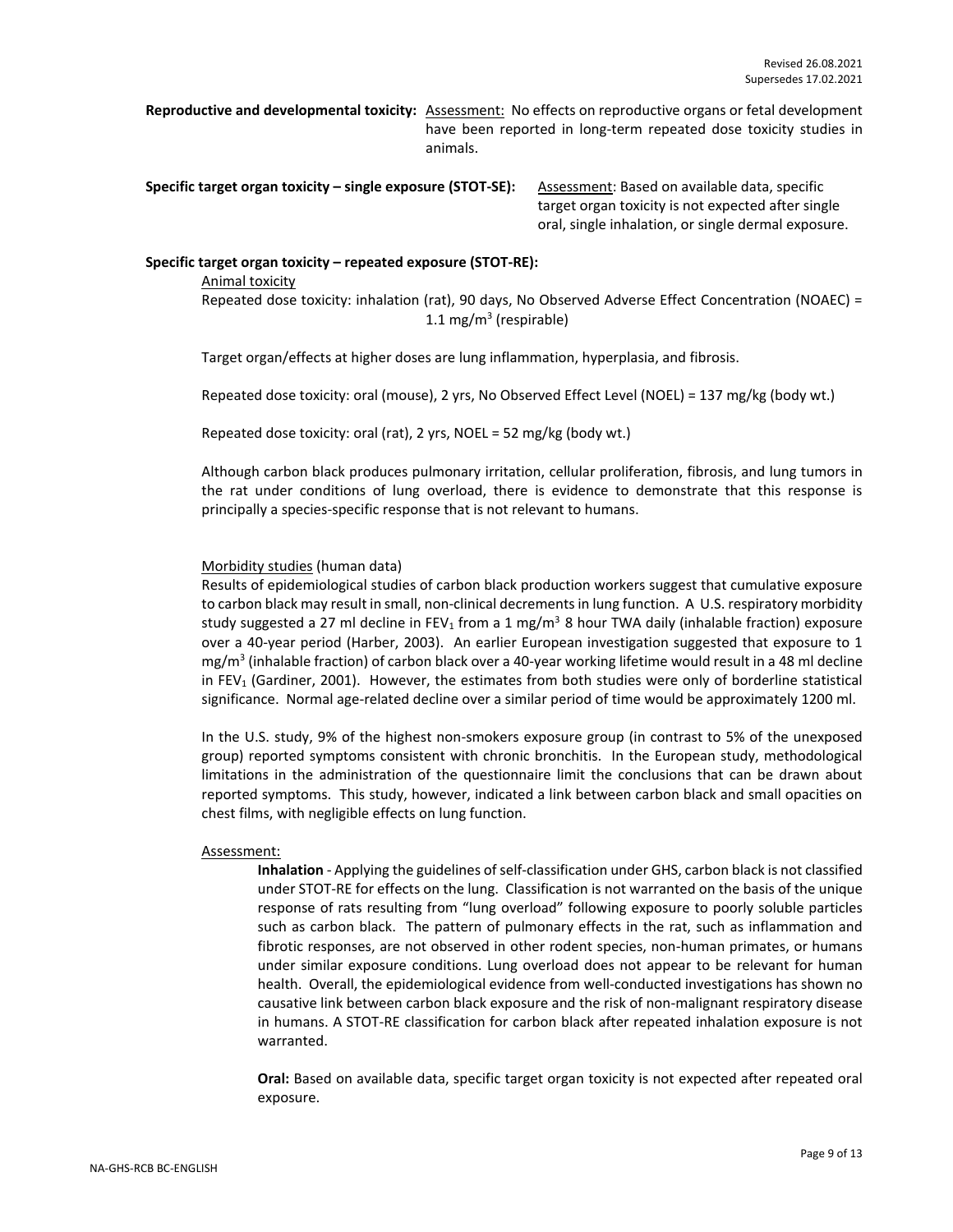**Dermal:** Based on available data and the chemical-physical properties (insolubility, low absorption potential), specific target organ toxicity is not expected after repeated dermal exposure.

**Aspiration hazard:** Assessment: Based on industrial experience and the available data, no aspiration hazard is expected.

|                                                                                                                                                                              | <b>SECTION 12: Ecological information</b>                                                                    |                                                                                                             |  |
|------------------------------------------------------------------------------------------------------------------------------------------------------------------------------|--------------------------------------------------------------------------------------------------------------|-------------------------------------------------------------------------------------------------------------|--|
| 12.1                                                                                                                                                                         | <b>Toxicity</b>                                                                                              |                                                                                                             |  |
|                                                                                                                                                                              | Aquatic toxicity:                                                                                            |                                                                                                             |  |
|                                                                                                                                                                              | Acute fish toxicity:                                                                                         | LC0 (96 h) 1000mg/l, Species: Brachydanio rerio (zebrafish), Method:<br>OECD Guideline 203                  |  |
|                                                                                                                                                                              | Acute invertebrate toxicity:                                                                                 | EC50 (24 h) > 5600 mg/l, Species: Daphnia magna (waterflea),<br>Method: OECD Guideline 202                  |  |
|                                                                                                                                                                              | Acute algae toxicity:                                                                                        | EC50 (72 h) >10,000 mg/l, NOEC 10,000 mg/l, Species: Scenedesmus<br>subspicatus, Method: OECD Guideline 201 |  |
|                                                                                                                                                                              | Activated sludge:                                                                                            | ECO (3 h) > 400 mg/l, EC10 (3h): ca. 800 mg/l, Method: DEV L3 (TTC<br>test)                                 |  |
| 12.2                                                                                                                                                                         | Persistence and degradability                                                                                | Not soluble in water. Expected to remain on soil surface. Not expected to degrade.                          |  |
| 12.3                                                                                                                                                                         | <b>Bioaccumulative potential</b><br>Not expected because of the physicochemical properties of the substance. |                                                                                                             |  |
| 12.4                                                                                                                                                                         | Mobility in soil<br>Not expected to migrate. Insoluble.                                                      |                                                                                                             |  |
| 12.5                                                                                                                                                                         | Results of PBT and vPvB assessment<br>Carbon black is not a PBT or a vPvB.                                   |                                                                                                             |  |
| 12.6                                                                                                                                                                         | Other adverse effects<br>Not available.                                                                      |                                                                                                             |  |
|                                                                                                                                                                              | <b>SECTION 13: Disposal considerations</b>                                                                   |                                                                                                             |  |
| Product disposal<br>13.1<br>Product should be disposed of in accordance with the regulations issued by the appropriate federal, provincial,<br>state, and local authorities. |                                                                                                              |                                                                                                             |  |
|                                                                                                                                                                              | Canada:<br>USA:                                                                                              | Not a hazardous waste under provincial regulations<br>Not a hazardous waste under U.S. RCRA, 40 CFR 261.    |  |
| 13.2                                                                                                                                                                         | Container/Packaging disposal                                                                                 |                                                                                                             |  |

Empty packaging must be disposed of in accordance with national and local laws.

# *SECTION 14: Transport information*

The International Carbon Black Association organized the testing of seven ASTM reference carbon blacks according to the UN method, Self-Heating Solids. All seven reference carbon blacks were found to be "Not a self-heating substance of Division 4.2." The same carbon blacks were tested according to the UN method, Readily Combustible Solids and found to be "Not a readily combustible solid of Division 4.1;" under current UN Recommendations on the Transport of Dangerous Goods.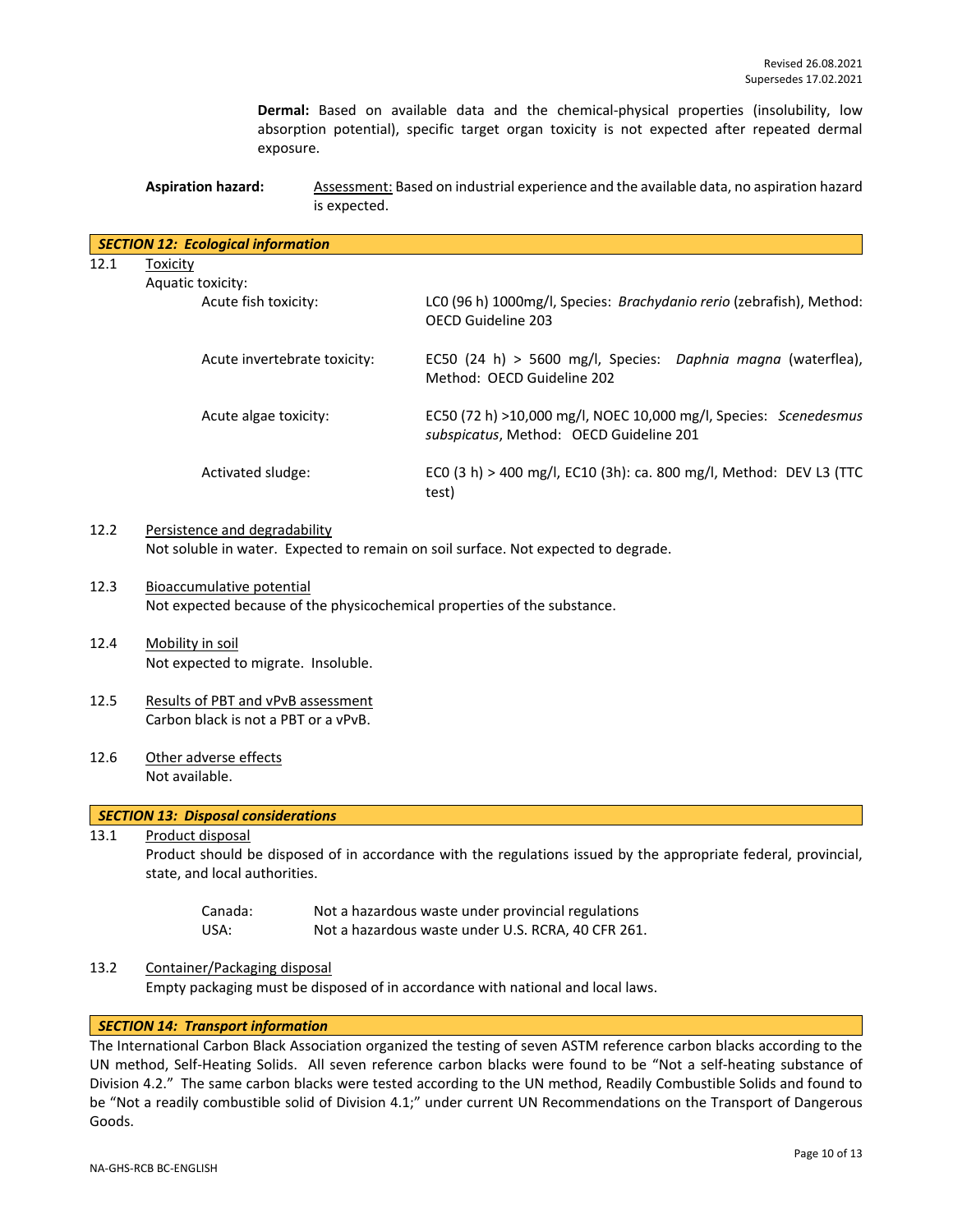The following organizations do not classify carbon black as a "hazardous cargo" if it is "carbon, non-activated, mineral origin." Birla Carbon's carbon black products meet this definition.

|                                                                          | <b>DOT</b>                   | <b>IMDG</b>                                                       | RID                                                              | <b>ADR</b> | ICAO (air) | <b>IATA</b> |  |
|--------------------------------------------------------------------------|------------------------------|-------------------------------------------------------------------|------------------------------------------------------------------|------------|------------|-------------|--|
|                                                                          | 14.1<br>14.2<br>14.3<br>14.4 | UN/ID No<br>Proper shipping name<br>Hazard class<br>Packing group | Not regulated<br>Not regulated<br>Not regulated<br>Not regulated |            |            |             |  |
| <b>SECTION 15: Regulatory information</b>                                |                              |                                                                   |                                                                  |            |            |             |  |
| <b>Hazard Classification</b><br>15.1<br>OSHA (29 CFR 1910.1200):<br>USA: |                              |                                                                   | Hazardous                                                        |            |            |             |  |

| USA:    | OSHA (29 CFR 1910.1200): | Hazardous     |
|---------|--------------------------|---------------|
| Mexico: | NOM-018-STPS-2000:       | Not hazardous |
| Canada: | <b>WHMIS 2015:</b>       | Hazardous     |

#### International Inventories

Carbon black, CAS number 1333-86-4, appears on the following inventories:

| Australia:   | <b>AICS</b>                   |
|--------------|-------------------------------|
| Canada:      | DSL.                          |
| China:       | <b>IECSC</b>                  |
| Europe (EU): | EINECS (EINECS-RN: 215-609-9) |
| Japan:       | <b>ENCS</b>                   |
| Korea:       | KECI                          |
| Philippines: | <b>PICCS</b>                  |
| Taiwan:      | <b>TCSI</b>                   |
| New Zealand: | <b>NZIOC</b>                  |
| USA:         | TSCA                          |
|              |                               |

#### United States

SARA 313 (TRI): Carbon black is not a SARA 313 chemical.

The reporting threshold for 21 Polycyclic Aromatic Compounds (PACs) has been lowered to 100 pounds per year manufactured, processed, or otherwise used. (64 Fed. Reg. 58666 (Oct. 29, 1999).) The 100 pounds/yr applies to the cumulative total of 21 specific PACs. Section 1.5.1 indicates that the *de minimis* exemption (i.e., disregarding amounts less than 0.1%) has been eliminated for PACs. Carbon black may contain certain of these PACs and the user is advised to evaluate their own TRI reporting responsibilities. (Note: Benzo (g,h,i) perylene is listed separately and has a 10 lb. reporting threshold.)

SARA 311/312: applies if carbon black is present at any one time in amounts equal to or greater than 10,000 pounds.

| Immediate health hazard:           | No. |
|------------------------------------|-----|
| Delayed (chronic) health hazard:   | Yes |
| Sudden release of pressure hazard: | No. |
| Reactive hazard:                   | No. |

California Safe Drinking Water and Toxics Enforcement Act of 1986 (Proposition 65): "Carbon black (airborne, unbound particles of respirable size)" is a California Proposition 65 listed substance. Certain polycyclic aromatic hydrocarbons (PAHs) that may be found adsorbed onto the surface of carbon black are California Proposition 65 listed substances. Certain metals, including arsenic, cadmium, lead, mercury, and nickel, may be present on and/or in carbon black and are California Proposition 65 listed substances. "Carbon-black extracts" is a California Proposition 65 listed substance.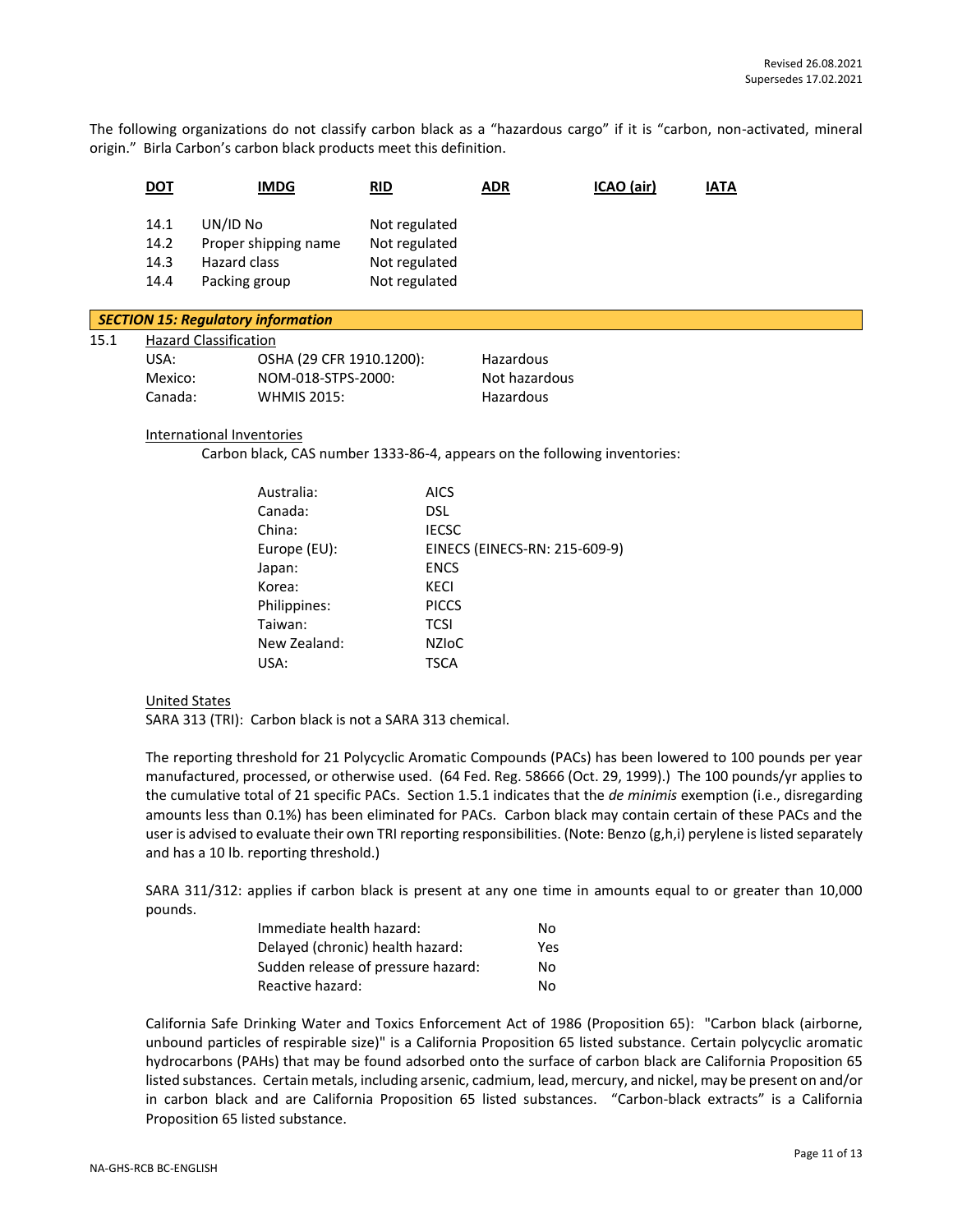Canada

Worker Hazardous Material Information System (WHMIS), Classification Combustible Dust

Statement of Equivalence: "This product has been classified in accordance with the hazard criteria of the Controlled Products Regulations and MSDS/SDS contains all the information required by the Controlled Products Regulations."

Ingredients Disclosure List: Contains carbon black. See Section 2.

| <b>SECTION 16: Other Information</b>                   |                                  |                                    |                                  |  |  |  |
|--------------------------------------------------------|----------------------------------|------------------------------------|----------------------------------|--|--|--|
| <b>Contact Information</b>                             |                                  |                                    |                                  |  |  |  |
| Birla Carbon Brasil Ltda.<br>Birla Carbon U.S.A., Inc. |                                  | Birla Carbon Egypt S.A.E.          | Birla Carbon China (Weifang)     |  |  |  |
| 370 Columbian Chemicals Lane                           | Estrada Renê Fonseca S/N         | El-Nahda Road                      | Co., Ltd.                        |  |  |  |
| Franklin, LA 70538-1149, U.S.A.                        | Cubatão SP Brazil                | Amreya, Alexandria, Egypt          | Binhai Economic Development      |  |  |  |
| Telephone +1 337 836 5641                              | CEP 11573-904                    | +20 3 47 70 102                    | Zone                             |  |  |  |
|                                                        | PABX Operator +55 13 3362 7100   |                                    | Weifang, Shandong, 262737,       |  |  |  |
|                                                        |                                  |                                    | <b>PRC</b>                       |  |  |  |
|                                                        |                                  |                                    | Telephone +86 (0536) 530 5978    |  |  |  |
| Birla Carbon U.S.A., Inc.                              | Birla Carbon Italy S.R.L.        | Birla Carbon India Private Limited | Birla Carbon China (Jining) Co.  |  |  |  |
| 3500 South Road S                                      | Via S Cassiano, 140              | K-16, Phase II, SIPCOT Industrial  | Ltd.                             |  |  |  |
| Ulysses, KS 67880-8103, U.S.A.                         | I - 28069 San Martino di Trecate | Complex                            | No. 6, Chenguang Road, Jibei     |  |  |  |
| Telephone +1 620 356 3151                              | (NO) Italy                       | Gummidipoondi-601201               | High-Tech Industry Park Zone     |  |  |  |
|                                                        | Telephone +39 0321 7981          | Dist: Thiruvallur, Tamil Nadu      | Jining City, Shandong Province   |  |  |  |
|                                                        |                                  | India                              | The People's Republic of China,  |  |  |  |
|                                                        |                                  | +91 44 279 893 01                  | 272000                           |  |  |  |
|                                                        |                                  |                                    | Telephone +86 (0537) 677 9018    |  |  |  |
| Birla Carbon Canada Ltd.                               | Birla Carbon Hungary Ltd.        | Birla Carbon India Private Limited | Birla Carbon Korea Co., Ltd.     |  |  |  |
| 755 Parkdale Ave. North                                | H - 3581 Tiszaújváros            | Village Lohop, Patalganga,         | #1-3, Ulha-Dong                  |  |  |  |
| P.O. Box 3398, Station C                               | P.O.B. 61, Hungary               | Taluka: Khalapur                   | Yeosu city, cheonnam 555-290,    |  |  |  |
| Hamilton, Ontario L8H 7M2                              | Telephone +36 49 544 000         | Dist.: Raigad 410207               | Korea                            |  |  |  |
| Canada                                                 |                                  | Maharashtra, India                 | Telephone 82-61-688-3330         |  |  |  |
| Telephone +1 905 544 3343                              |                                  | +91 22 2192 250133                 |                                  |  |  |  |
| Birla Carbon Brasil Ltda.                              | Birla Carbon Spain, S.L.U.       | Birla Carbon India Private Limited | Birla Carbon Thailand Public Co. |  |  |  |
| Via Frontal km, 1, S/N. Polo                           | Carretera Gajano-Pontejos        | Murdhwa Industrial Area            | Ltd.                             |  |  |  |
| Petroquimico                                           | 39792 Gajano, Cantabria          | P.O. Renukook, Dist: Sonebhadra    | 44 M.1, T. Posa, A. Muang        |  |  |  |
| Camaçari Bahia Brazil                                  | Apartado 283, Santander, Spain   | U.P. Pin $-231$ 217                | Angthong 14000                   |  |  |  |
| CEP 42.810-320                                         | Telephone +34 942 503030         | India                              | +66 35 672 150-4                 |  |  |  |
| Telephone +55 71 3616 1100                             |                                  | +91 5446 252 387/88/89/90/91       |                                  |  |  |  |

## References:

Borm, P.J.A., Cakmak, G., Jermann, E., Weishaupt C., Kempers, P., van Schooten,FJ., Oberdorster, G., Schins, RP. (2005) Formation of PAH-DNA adducts after in-vivo and vitro exposure of rats and lung cell to different commercial carbon blacks. Tox.Appl. Pharm. 1:205(2):157-67.

Buechte, S, Morfeld, P, Wellmann, J, Bolm-Audorff, U, McCunney, R, Piekarski, C. (2006) Lung cancer mortality and carbon black exposure – A nested case-control study at a German carbon black production plant. J.Occup. Env.Med. 12: 1242-1252.

Dell, L, Mundt, K, Luipold, R, Nunes, A, Cohen, L, Heidenreich, M, Bachand, A. (2006) A cohort mortality study of employees in the United States carbon black industry. J.Occup. Env. Med. 48(12): 1219-1229.

Driscoll KE, Deyo LC, Carter JM, Howard BW, Hassenbein DG and Bertram TA (1997) Effects of particle exposure and particleelicited inflammatory cells on mutation in rat alveolar epithelial cells. Carcinogenesis 18(2) 423-430.

Gardiner K, van Tongeren M, Harrington M. (2001) Respiratory health effects from exposure to carbon black: Results of the phase 2 and 3 cross sectional studies in the European carbon black manufacturing industry. Occup. Env. Med. 58: 496-503.